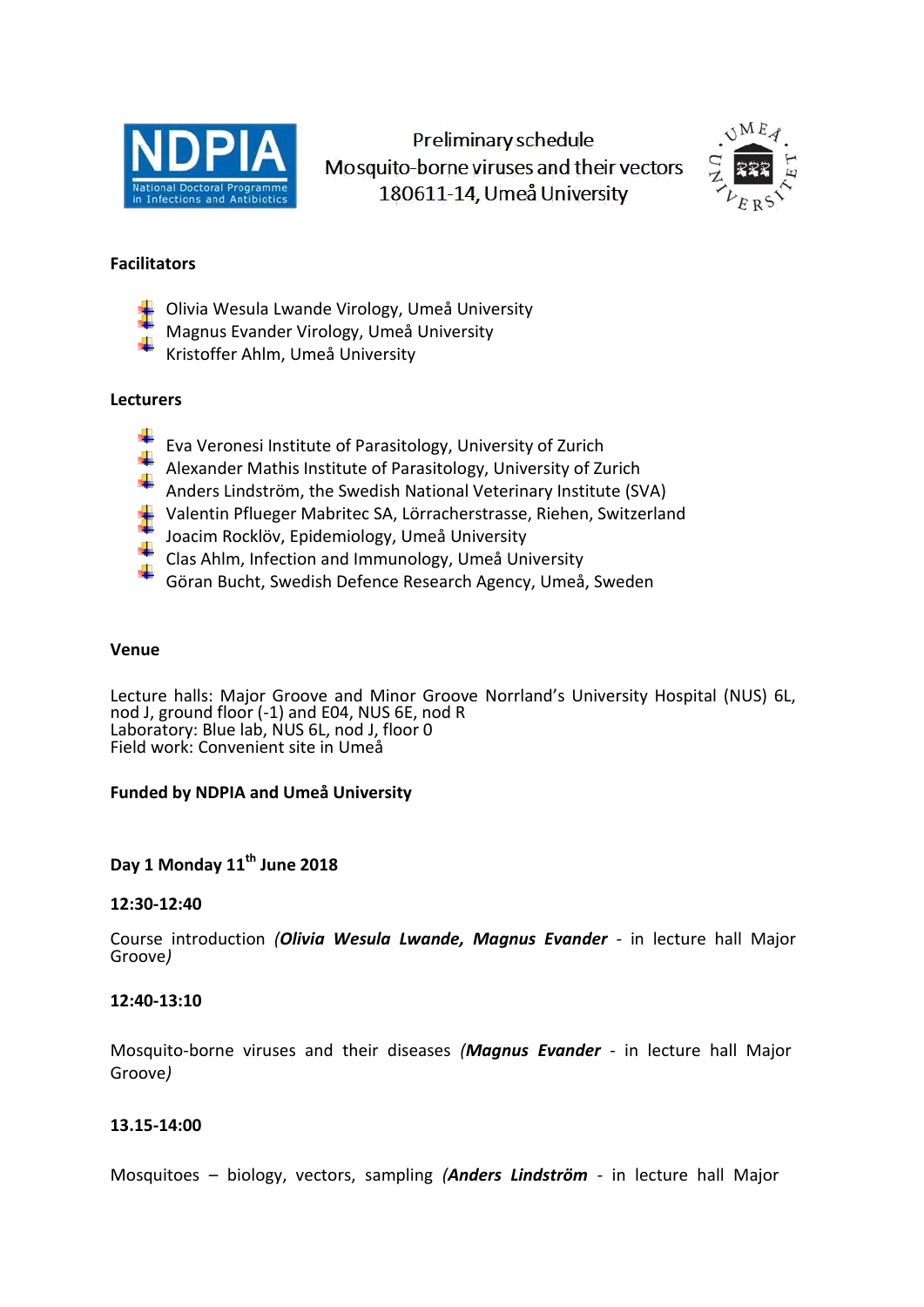Groove*)*

### **14:00-14:30 Coffee break**

### **14:30-15:40**

Short (2 min) presentations by the course participants of themselves and their research activities *-* in lecture hall Major Groove*)*

### **15:40-16:30**

Surveillance, detection, remote sensing and response system for emerging and reemerging mosquito-borne viral diseases *(Joacim Rocklöv -* in lecture hall Major Groove*)*

### **16:30-18:30**

Field activity: Identification of breeding sites for aquatic stages of mosquitoes (*Aedes, Culex* and *Anopheles*). Setting traps for collection of adult mosquitoes and their eggs at convenient sites in Umeå. Sampling of mosquito larvae and pupae from the environment *(Anders Lindström, Olivia Wesula Lwande, Kristoffer Ahlm)*

### **19:00**

Dinner with facilitators and course participants **(Rex Restaurant, downtown,**  Rådhustorget, 903 26 Umeå**)**

# **Day 2 Tuesday 12th June 2018**

### **8:30-9:45**

Collect mosquitoes from yesterday's sampling *(Olivia Wesula Lwande, Kristoffer Ahlm)* 

### **09:45-10:00 Coffee Break**

### **10:00-10.30**

Laboratory colonization of selected mosquitoes and bionomics of endemics and exotic arthropods *(Anders Lindström -* in lecture hall Minor Groove*)*

#### **10:30-11:15**

Morphological identification of mosquito larvae using standardized keys *(Anders Lindström -* in Blue lab*)*

#### **11:30-12:15**

Morphological identification of mosquito adults using standardized keys *(Anders Lindström -* in Blue lab*)* 

#### **12:15-13:15 Lunch**